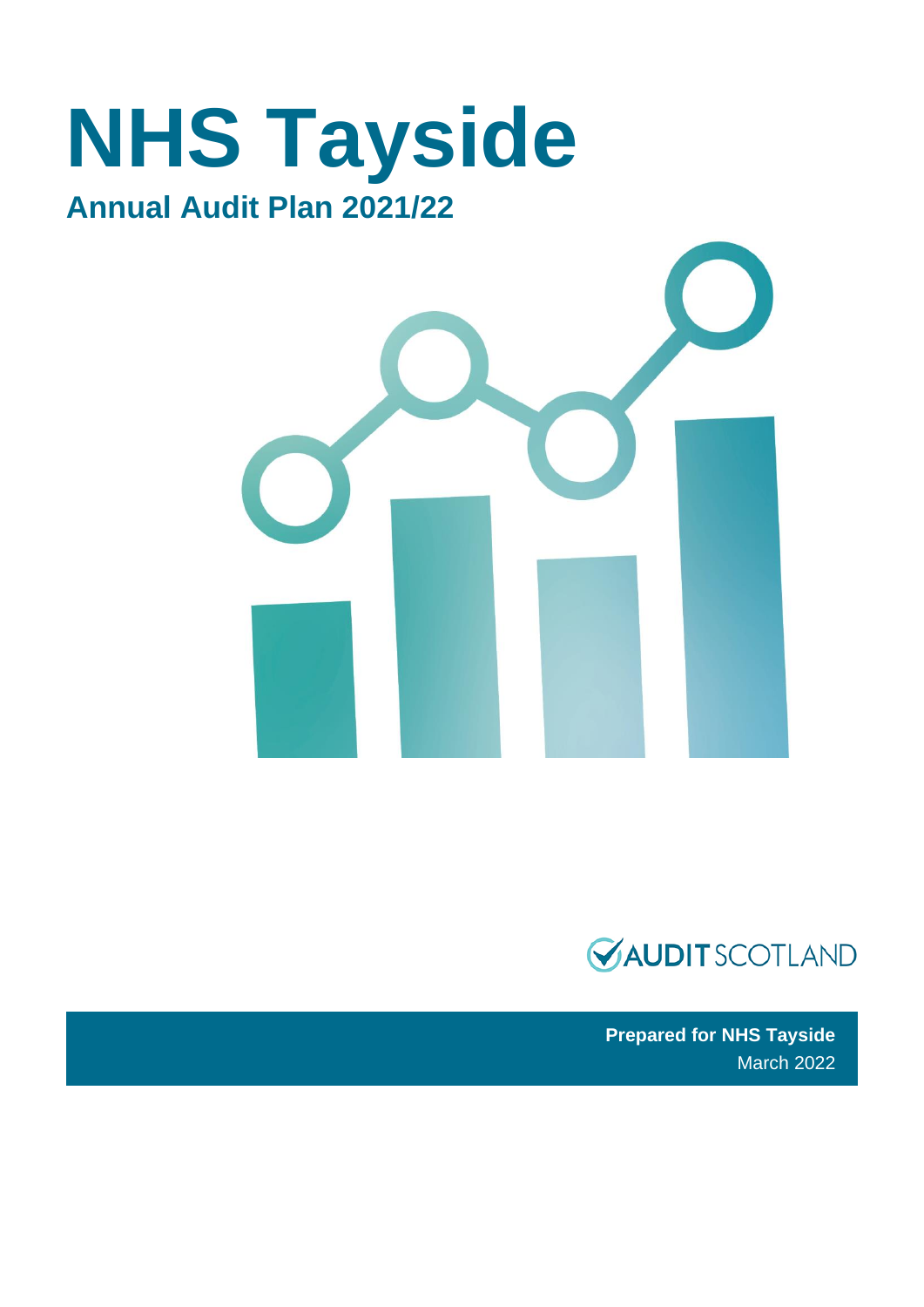# **Contents**

| Introduction                                     |    |
|--------------------------------------------------|----|
| Financial statements audit planning              | h  |
| <b>Audit dimensions and Best Value</b>           |    |
| Reporting arrangements, timetable, and audit fee | 13 |
| <b>Other matters</b>                             |    |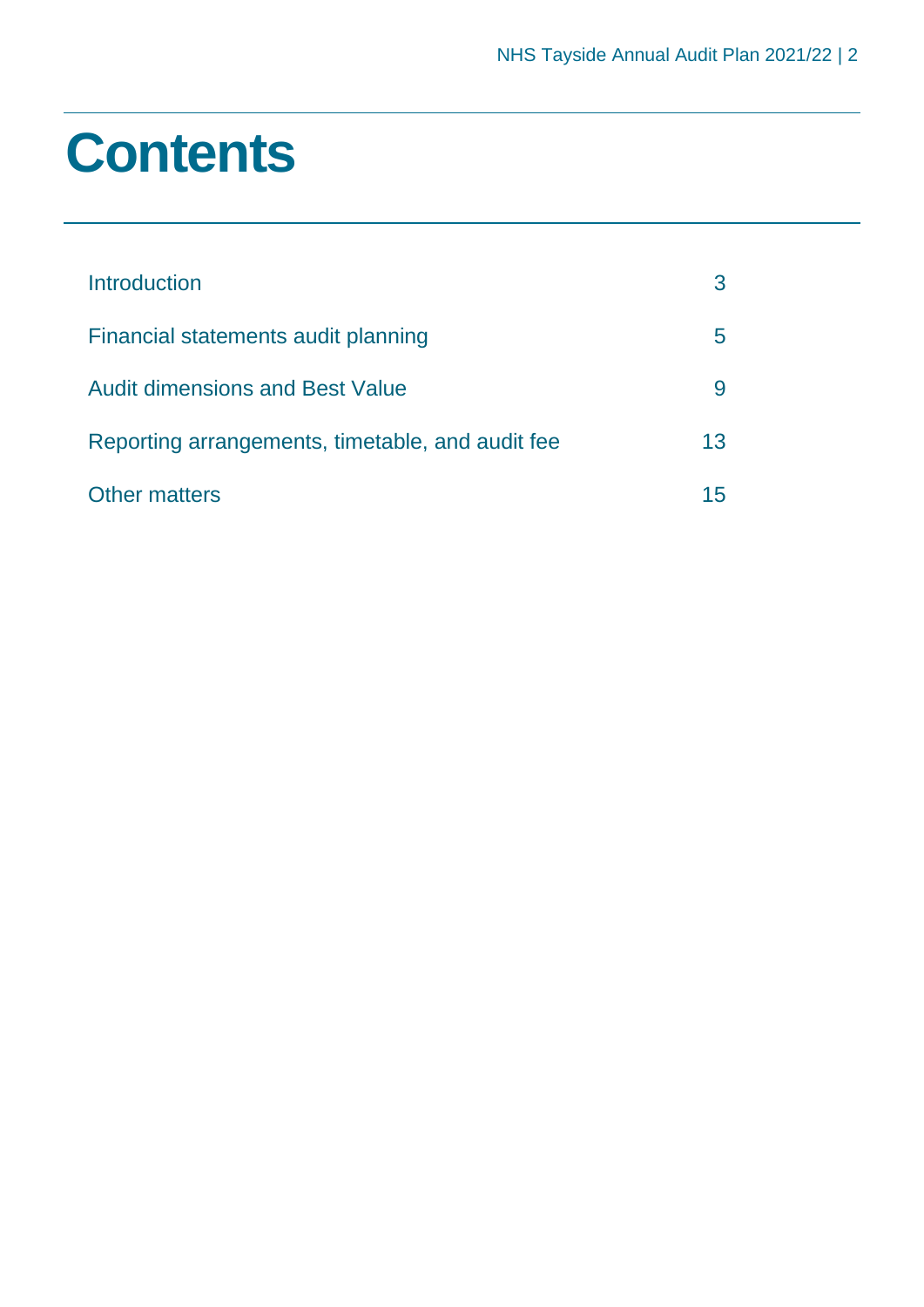# <span id="page-2-0"></span>**Introduction**

### **Summary of planned audit work**

**1.** This document summarises the work plan for our 2021/22 external audit of NHS Tayside. The main elements of our work include:

- evaluation of the key controls within the main accounting systems
- an audit of the 2021/22 annual report and accounts to support our opinions on the financial statements
- work to support our audit opinions on regularity and the other statutory information published within the 2021/22 annual report and accounts, including the Performance Report, the Governance Statement and the audited part of the Remuneration and Staff Report
- review of NHS Tayside's participation in the National Fraud Initiative
- consideration of the arrangements in relation to the four audit dimensions that frame the wider scope of public sector audit: financial management, financial sustainability, governance and transparency, and value for money
- consideration of Best Value arrangements.

# **Impact of Covid-19**

**2.** The coronavirus (Covid-19) pandemic has had a significant impact on public services and public finances, and the effects will be felt well into the future.

**3.** The Auditor General for Scotland, the Accounts Commission and Audit Scotland continue to assess the risks to public services and finances from Covid-19 across the full range of our audit work, including annual audits and the programme of performance audits. The well-being of audit teams and the delivery of high-quality audits remain paramount. Changes in our approach may be necessary during the course of 2022 and where this impacts on annual audits, revisions to this Annual Audit Plan may be required. Any such changes will be communicated to the board at the earliest opportunity available.

# **Adding value**

**4.** We aim to add value to NHS Tayside through our external audit work by being constructive and forward looking, by identifying areas for improvement and by recommending and encouraging good practice. We also attend meetings of the Audit and Risk Committee and actively participate in discussions. In so doing, we intend to help NHS Tayside promote improved standards of governance, better management and decision making, and more effective use of resources.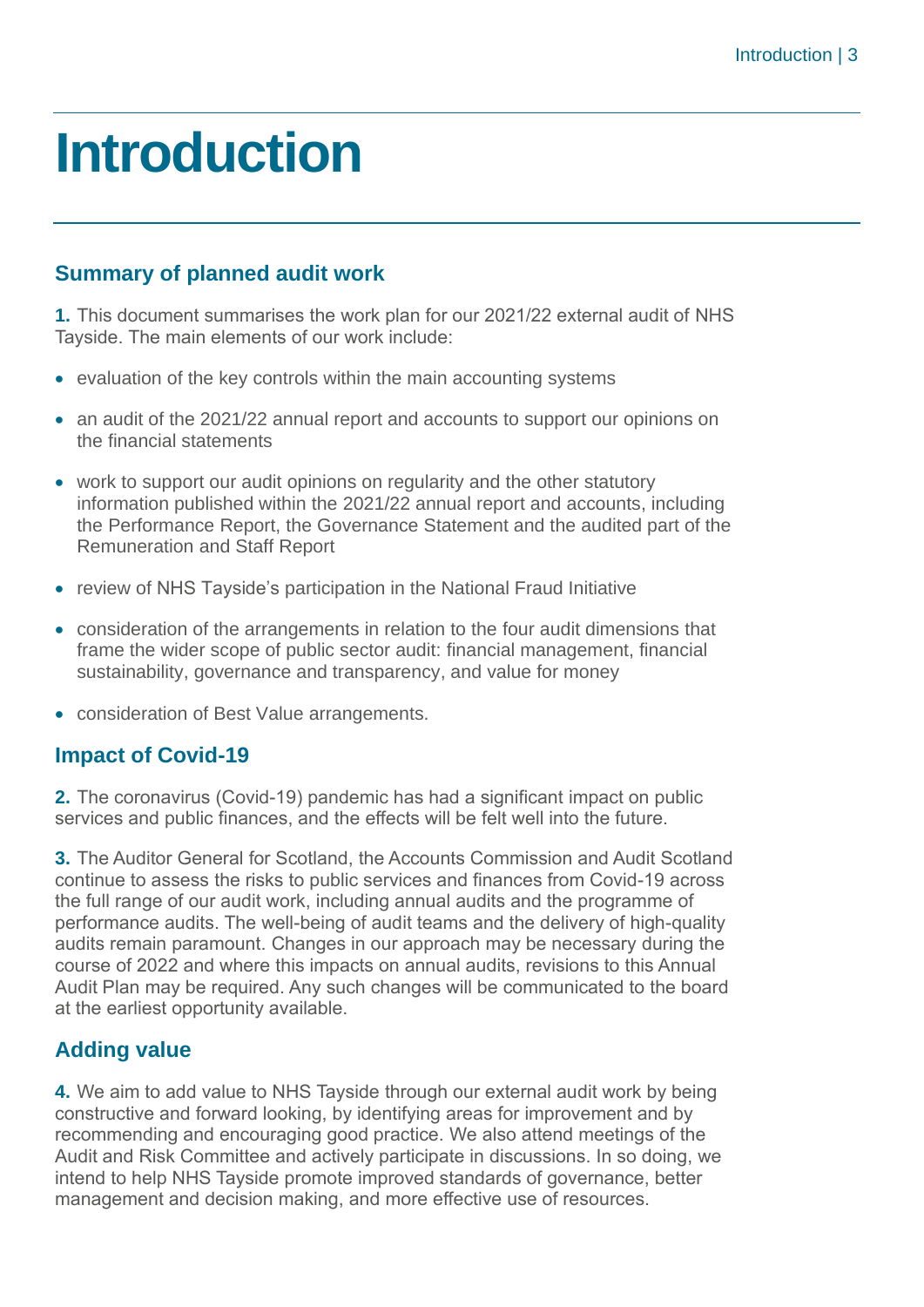# **Respective responsibilities of the auditor and NHS Tayside**

**5.** The [Code of Audit Practice \(2016\)](https://www.audit-scotland.gov.uk/uploads/docs/report/2016/code_audit_practice_16_0.pdf) sets out in detail the respective responsibilities of the auditor and NHS Tayside. Key responsibilities are summarised below.

#### **Auditor responsibilities**

**6.** Our responsibilities as independent auditors are established by the Public Finance and Accountability (Scotland) Act 2000 and the [Code of Audit Practice](https://www.audit-scotland.gov.uk/uploads/docs/report/2016/code_audit_practice_16_0.pdf) (including [supplementary guidance\)](https://www.audit-scotland.gov.uk/uploads/docs/um/code_audit_guidance_16_supp.pdf) and guided by the Financial Reporting Council's Ethical Standard.

**7.** Auditors in the public sector give an independent opinion on the financial statements and other information within the annual report and accounts. We also review and report on the arrangements within the audited body to manage its performance, regularity and use of resources. In doing this, we aim to support improvement and accountability.

### **NHS Tayside's responsibilities**

**8.** NHS Tayside is responsible for maintaining accounting records and preparing financial statements that give a true and fair view.

**9.** Also, NHS Tayside has responsibility for ensuring the proper financial stewardship of public funds, compliance with relevant legislation and establishing effective arrangements for governance, propriety and regularity that enable them to deliver their objectives.

**10.** In NHS Tayside the Chief Executive, as the Accountable Officer, is responsible for the administration of financial affairs. The Board has delegated responsibility for the oversight of internal and external audit to its Audit and Risk Committee.

**11.** The audit of the annual report and accounts does not relieve management or the Audit and Risk Committee, as those charged with governance, of their responsibilities.

### **Communication of fraud or suspected fraud**

**12.** In line with ISA 240, in presenting this plan to the Audit and Risk Committee we seek confirmation from those charged with governance of any instances of actual, suspected or alleged fraud that should be brought to our attention. Should members of the Committee or Board have any such knowledge or concerns relating to the risk of fraud within NHS Tayside, we invite them to communicate this to the appointed auditor for consideration.

# **Managing the transition to 2022/23 audits**

**13.** Audit appointments are usually for five years but were extended to six years due to Covid-19. 2021/22 is the final year of the current appointment and we will work closely with our successors to ensure a well-managed transition.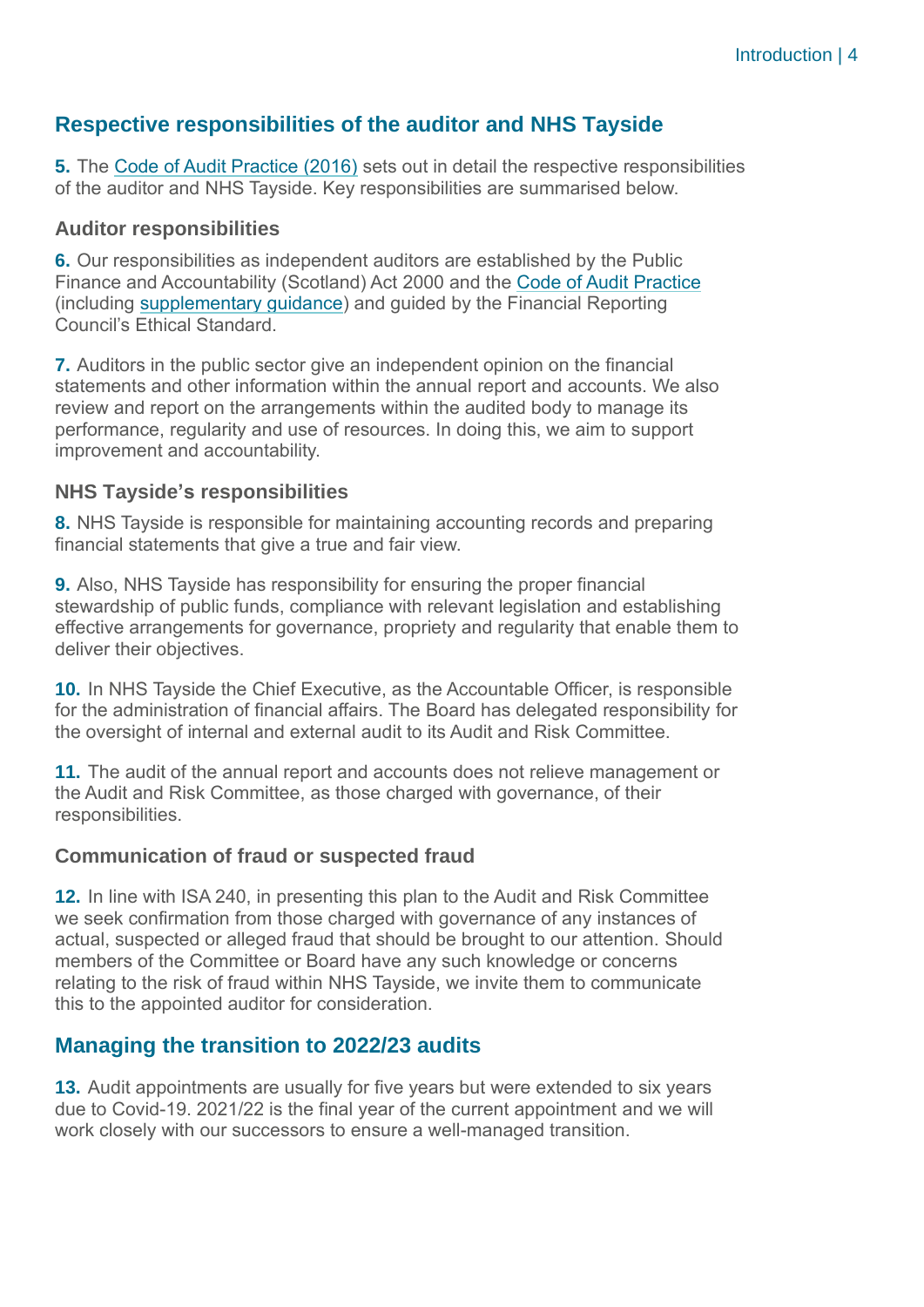# <span id="page-4-0"></span>**Financial statements audit planning**

# **Audit of the financial statements**

**14.** Our approach to the audit of the 2021/22 annual report and accounts, including the financial statements, has been designed to support the appointed auditor's opinion as to whether the annual report and accounts give a true and fair view of the board's finances for the year ended 31 March 2022, and have been properly prepared in accordance with International Financial Reporting Standards and the NHS financial reporting framework.

# **Materiality**

**15.** Materiality is an expression of the relative significance of a matter in the context of the financial statements as a whole. We are required to plan our audit to determine with reasonable confidence whether the financial statements are free from material misstatement. The assessment of what is material is a matter of professional judgement over both the amount and the nature of the misstatement.

### **Materiality levels for the 2021/22 audit**

**16.** We assess materiality at different levels as detailed in [Exhibit 1,](#page-4-1) along with the levels set for the 2021/22 audit of NHS Tayside.

#### <span id="page-4-1"></span>**Exhibit 1 Materiality levels for 2021/22 audit**

| <b>Materiality</b>                                                                                                                                                                                                                                                                                                                                                        | <b>Amount</b>   |
|---------------------------------------------------------------------------------------------------------------------------------------------------------------------------------------------------------------------------------------------------------------------------------------------------------------------------------------------------------------------------|-----------------|
| <b>Planning materiality:</b> This is the figure we calculate to assess the overall<br>impact of audit adjustments on the financial statements. It has been set at 1%<br>of gross expenditure for the year ended 31 March 2021 based on the latest<br>audited annual report and accounts.                                                                                  | £12.459 million |
| <b>Performance materiality:</b> This acts as a trigger point. If the aggregate of<br>errors identified during the financial statements audit exceeds performance<br>materiality, this would indicate that further audit procedures should be<br>considered. Using our professional judgement, we have assessed<br>performance materiality at 60% of planning materiality. | £7,476 million  |
| Reporting threshold: We are required to report to those charged with<br>governance on all unadjusted misstatements more than the 'reporting                                                                                                                                                                                                                               | £0.250 million  |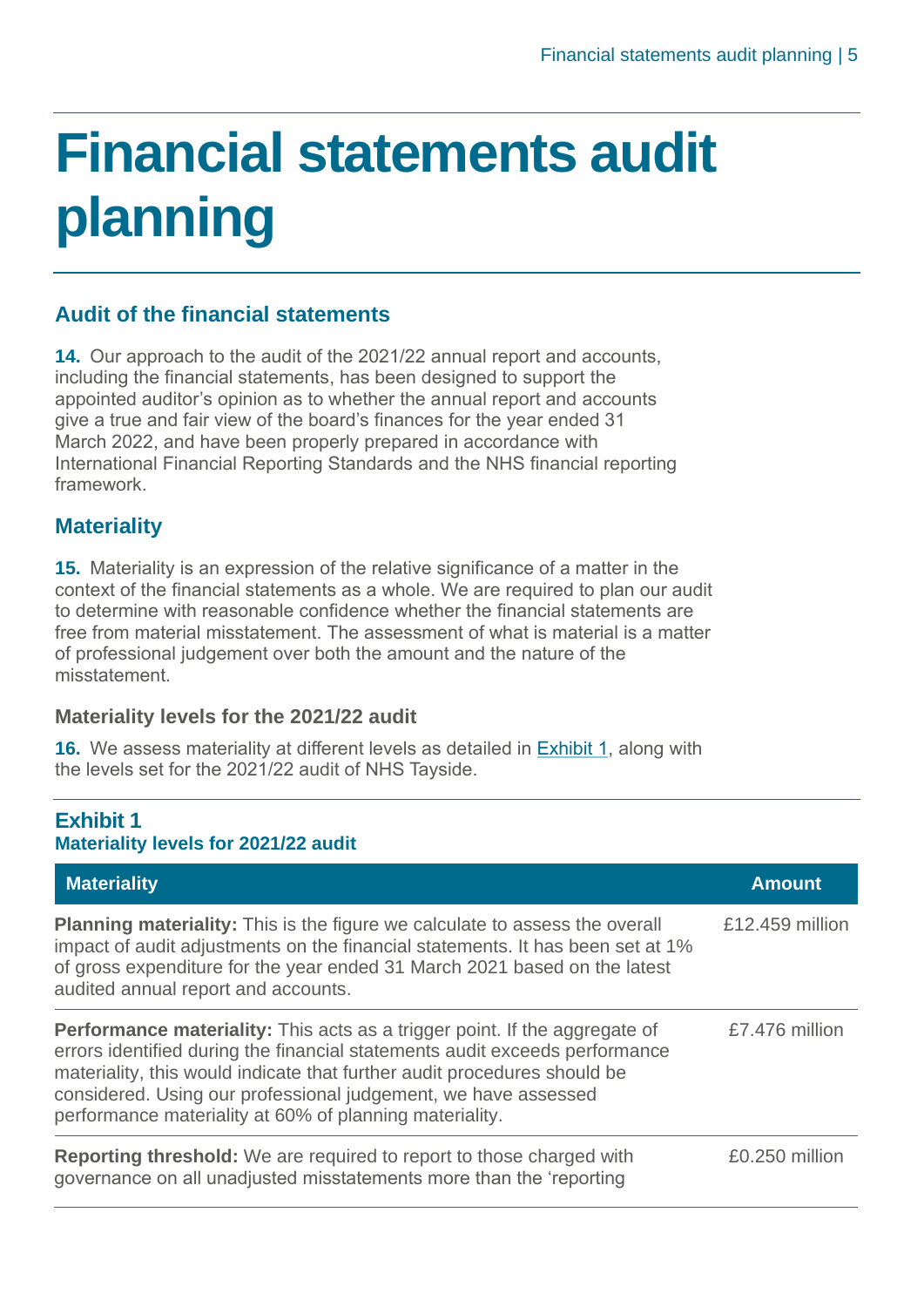threshold' amount. This has been capped at the maximum amount allowable under Audit Scotland's audit approach.

**Cumulative errors and impact on financial targets:** We consider all monetary errors identified through the audit process (including those below the reporting threshold) and the impact they have on the board's reported results against its financial targets. If the cumulative errors result in the board failing to meet its financial targets, this could impact on our audit testing and could result in a comment in the independent auditor's report. Not applicable

Source: Audit Scotland

### **Significant risks of material misstatement to the financial statements**

**17.** Our risk assessment draws on our cumulative knowledge of NHS Tayside and consideration of its major transaction streams, key systems of internal control and risk management processes. It is also informed by our discussions with management, meetings with internal audit, attendance at committees and review of other relevant information.

**18.** Based on our risk assessment, we identify significant risks of material misstatement to the financial statements. These are risks which have the greatest impact on our planned audit procedures. Only one such risk was identified for the 2021/22 financial statements audit. This is shown in [Exhibit 2](#page-5-0) along with details of the further audit procedures we plan to perform to gain assurance over this risk.

# <span id="page-5-0"></span>**Exhibit 2**

**2021/22 Significant risks of material misstatement to the financial statements** 

| <b>Significant risk of</b><br>material misstatement                                                                                                                                                                | <b>Sources of assurance</b>                                                                               | <b>Planned audit response</b>                                                                                                                                     |
|--------------------------------------------------------------------------------------------------------------------------------------------------------------------------------------------------------------------|-----------------------------------------------------------------------------------------------------------|-------------------------------------------------------------------------------------------------------------------------------------------------------------------|
| 1. Risk of material<br>misstatement due to<br>fraud caused by the<br>management override of                                                                                                                        | Owing to the nature of this<br>risk, assurances from<br>management are not<br>applicable in this instance | Detailed testing of journal entries<br>with a focus on significant risk<br>areas, including year-end and<br>post-close down entries.                              |
| <b>controls</b><br>As stated in International                                                                                                                                                                      |                                                                                                           | • Focussed testing of accruals and<br>prepayments.                                                                                                                |
| Standard on Auditing (UK)<br>240, management is in a<br>unique position to<br>perpetrate fraud because of<br>management's ability to<br>override controls that<br>otherwise appear to be<br>operating effectively. |                                                                                                           | Substantive testing of income and<br>expenditure transactions around<br>the year-end to confirm they have<br>been accounted for in the correct<br>financial year. |
|                                                                                                                                                                                                                    |                                                                                                           | Evaluate significant transactions<br>outside the normal course of<br>business.                                                                                    |

Source: Audit Scotland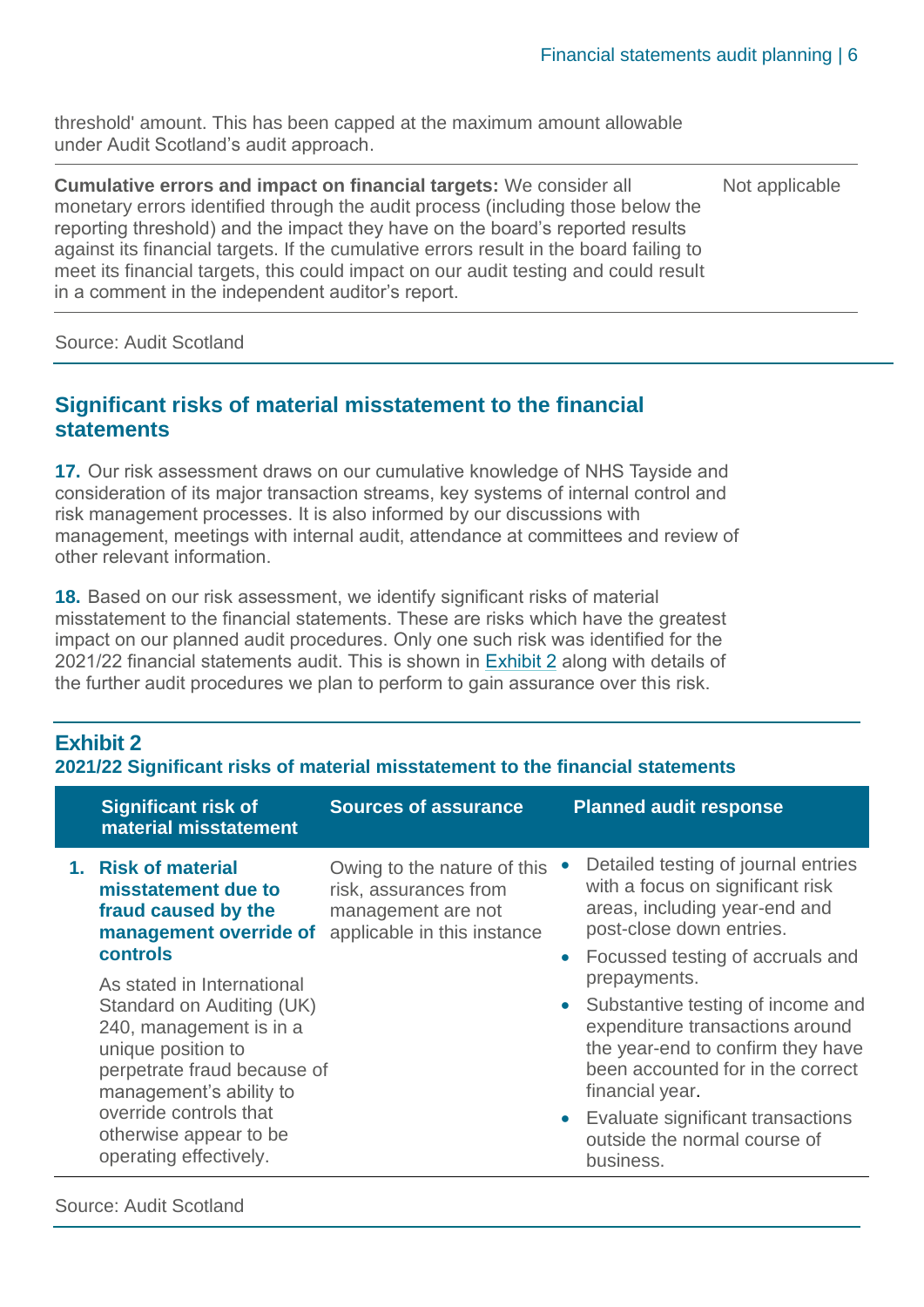**19.** Based on our assessment of the likelihood and magnitude of the risk, we have assessed that there are currently no other risks of material misstatement for the 2021/2 audit of NHS Tayside. We will keep these areas under review as our audit progresses. If our assessment of risk changes and we consider these risks to be significant, we will communicate this to management and those charged with governance and revise our planned audit approach accordingly.

### **Consideration of the risks of fraud in the recognition of income and expenditure**

**20.** As set out in *International Standard on Auditing (UK) 240: The auditor's responsibility relating to fraud in an audit of financial statements*, there is a presumed risk of fraud over the recognition of revenue. There is a risk that revenue may be misstated resulting in a material misstatement in the financial statements. We have rebutted this risk for NHS Tayside as the main source of income is from Scottish Government funding and other public sector transfers and payments. In addition, the board's other income streams comprise of high volume, low value items that are unlikely to result in a material misstatement in the accounts.

**21.** In line with Practice Note 10: *Audit of financial statements and regularity of public sector bodies in the United Kingdom*, as most public-sector bodies are net spending bodies, the risk of material misstatement due to fraud related to expenditure recognition may in some cases be greater than the risk relating to revenue recognition. However, we have also rebutted this risk for NHS Tayside as our assessment of the constituent expenditure streams, including consideration of historical levels of frauds, is that the risk of a material misstatement due to fraud is low.

**22.** We have not, therefore, incorporated specific additional audit procedures into our audit plan in relation to the risks of fraud in the recognition of income and expenditure, over and above our standard audit procedures.

# **Group Consideration**

**23.** As group auditors, we are required under International Standard on Auditing (UK) 600: *Audits of group financial statements (including the work of component auditors)* to obtain sufficient appropriate audit evidence on which to base our audit opinion on the group financial statements.

**24.** NHS Tayside has a group which comprises component entities, including the Tayside NHS Board Endowment Fund and the three Tayside associated Integration Joint Boards. The audits of the financial information of some of the components are performed by other auditors. We plan to place reliance on the work of the component auditors. We will obtain sufficient appropriate audit evidence in relation to the consolidation process and the financial information of the components on which to base our group audit opinion.

### **Audit of Performance Report, Governance Statement, and audited part of the Remuneration and Staff Report**

**25.** In addition to the appointed auditor's opinion of the financial statements, the Auditor General for Scotland prescribes that the appointed auditor should provide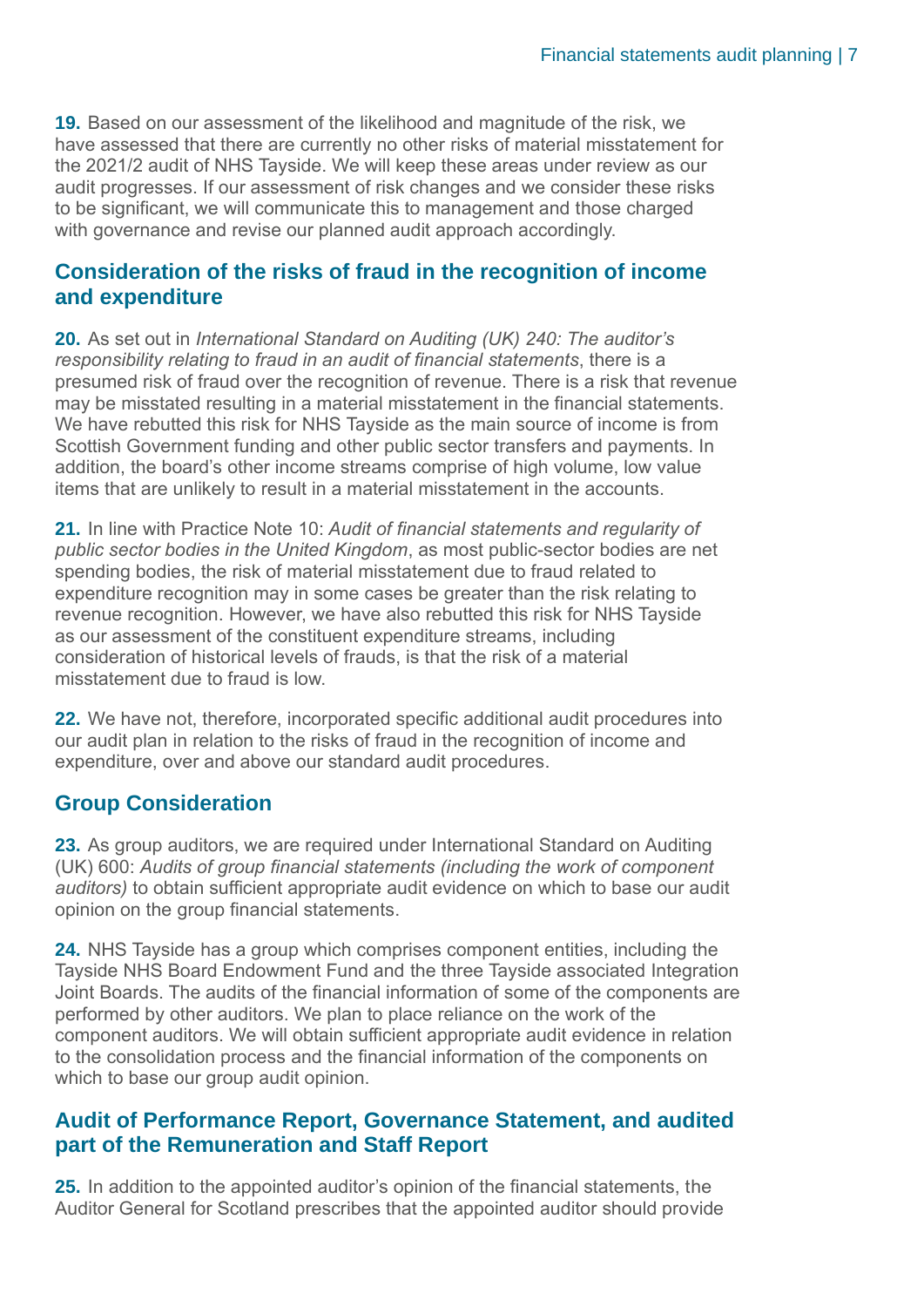opinions as to whether the Performance Report, Governance Statement, and audited part of the Remuneration and Staff Report, have been compiled in accordance with the appropriate regulations and frameworks and are consistent with the financial statements.

**26.** To inform these opinions we will consider whether the disclosures within each statement comply with the requirements of the applicable guidance, and confirm that relevant information reflects the contents of the financial statements and other supporting documentation, including:

- Performance Report Performance information reported to the Board and published during the year.
- Governance Statement Annual assurance statements, including their completeness and accuracy, completed and prepared by Directors to provide assurances to the Accountable Officer, and Internal Audit's Annual Report.
- Remuneration and Staff Report Payroll data and HR reports.

**27.** Based on our knowledge of the audit, and the established procedures in place to produce these statements, we have not identified any specific risks to be communicated to those charged with governance in relation to the audit of the Performance Report, Governance Statement, and audited part of the Remuneration and Staff Report.

#### **Audit risk assessment process**

**28.** Audit risk assessment is an iterative and dynamic process. Our assessment of risks set out in this plan may change as more information and evidence becomes available during the progress of the audit. Where such changes occur, we will advise management and where relevant, report them to those charged with governance.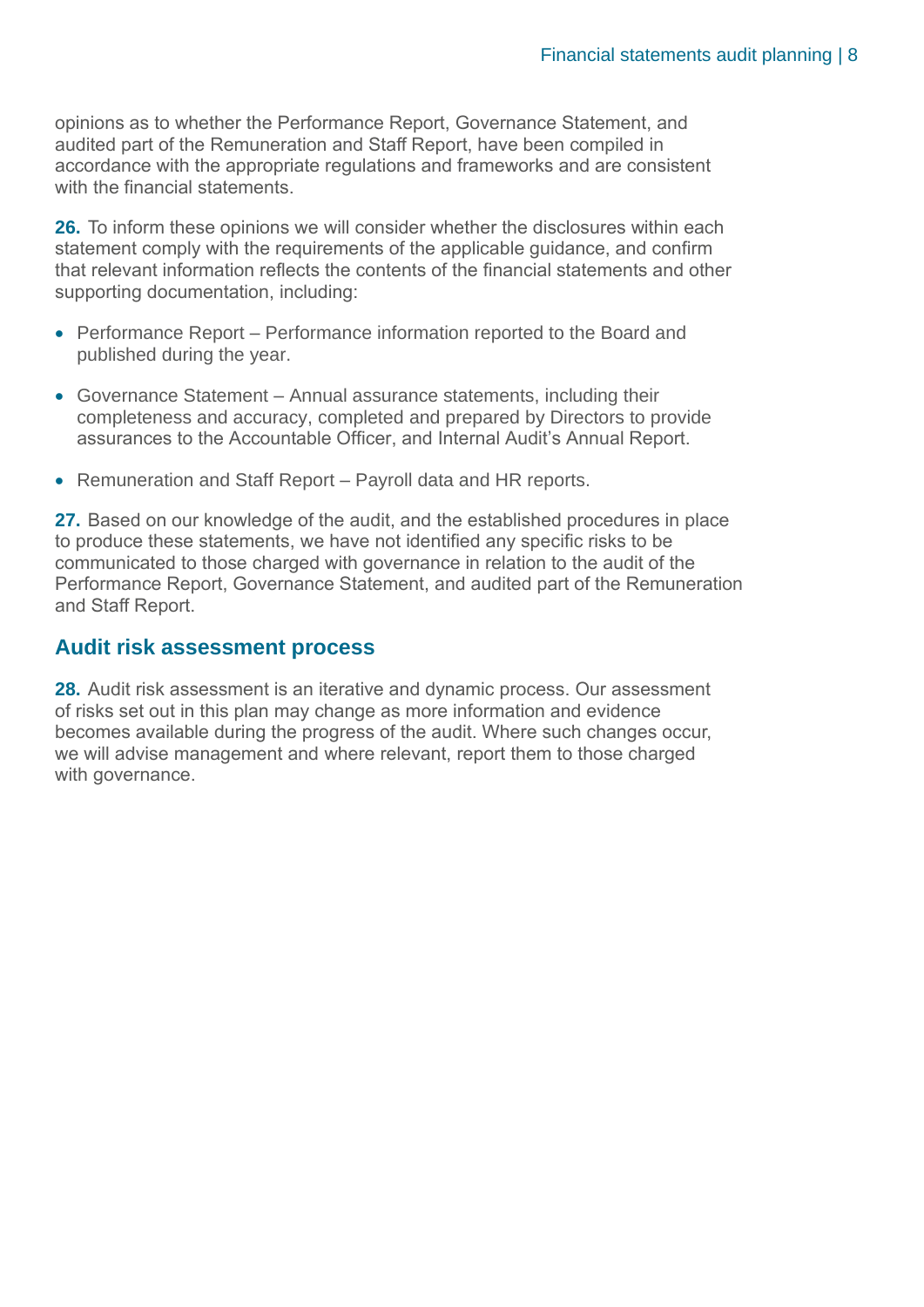# <span id="page-8-0"></span>**Audit dimensions and Best Value**

### **Wider scope of public sector audit**

**29.** The [Code of Audit Practice](https://www.audit-scotland.gov.uk/uploads/docs/report/2016/code_audit_practice_16_0.pdf) sets out the four dimensions that frame the wider scope of public sector audit. The Code of Audit Practice requires auditors to consider the adequacy of the arrangements in place for the audit dimensions in audited bodies.

# **Audit dimensions**

<span id="page-8-1"></span>**30.** The four dimensions that frame our audit work are shown in [Exhibit 3.](#page-10-0)



#### Source: Code of Audit Practice

**31.** In summary, the four dimensions cover the following:

- **Financial management** Financial management is concerned with financial capacity, sound budgetary processes and whether the control environment and internal controls are operating effectively.
- **Financial sustainability** We will comment on the board's financial sustainability in the longer term. We define this as medium term (two to five years) and long term (longer than five years).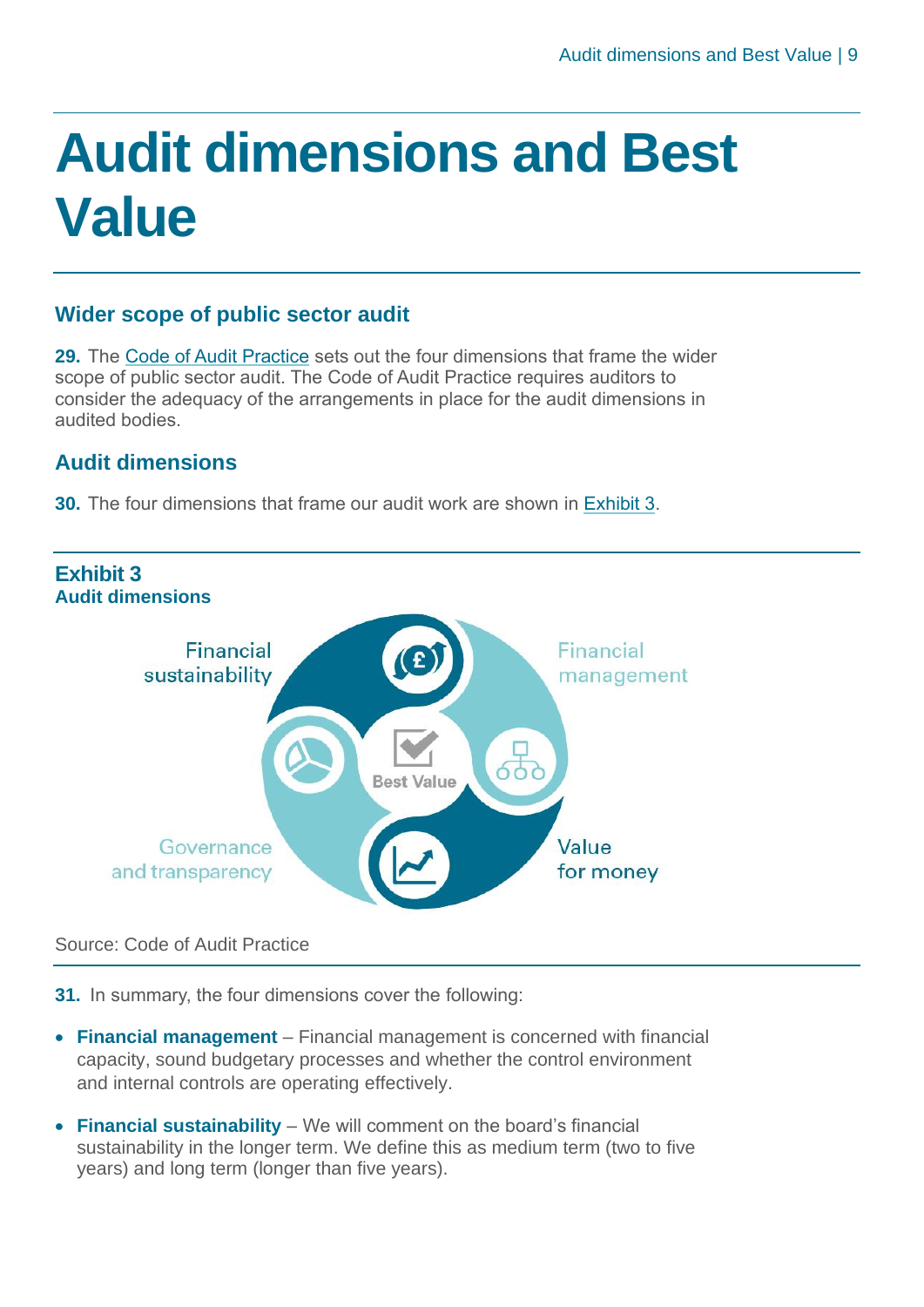- **Governance and transparency** Governance and transparency is concerned with the effectiveness of scrutiny and governance arrangements, leadership, and decision-making and transparent reporting of financial, performance and other information.
- **Value for money** Value for money refers to using resources effectively and continually improving services.

### **Duty of Best Value**

**32.** [Ministerial Guidance to Accountable Officers](https://www.gov.scot/publications/best-value-public-services-guidance-accountable-officers/) for public bodies and the [Scottish Public Finance Manual](https://www.gov.scot/publications/scottish-public-finance-manual/background-and-applicability/background-and-applicability/) (SPFM) explain that the Chief Executive of NHS Tayside, as the Accountable Officer, has a specific responsibility to ensure that arrangements have been made to secure Best Value (BV).

**33.** In our 2019/20 Annual Audit Report we recommended that the board review its BV framework to ensure it provides explicit and comprehensive assurance that BV is being delivered. This activity was delayed due to the impact of the Covid-19 pandemic but is now being progressed and a revised BV Framework mapping the board's response to the Good Governance Blueprint is scheduled to be completed by the end of March 2022. We will review the revised BV Framework and report on it in our 2021/22 Annual Audit Report.

### **Conclusions on wider scope responsibilities**

**34.** The appointed auditor is required to report conclusions on the wider scope responsibilities and consider the audit dimensions specified in the Code of Audit Practice, [Exhibit 3.](#page-8-1)

**35.** As part of our audit planning work we have reviewed the wider dimensions of public sector audit applicable to NHS Tayside and identified the risks set out in [Exhibit 4](#page-10-0) on pages 11 and 12. This exhibit sets out the risks, sources of assurance from management and the further audit procedures we plan to perform to gain assurances over the risks. The conclusions from this work will be reported within our 2021/22 Annual Audit Report.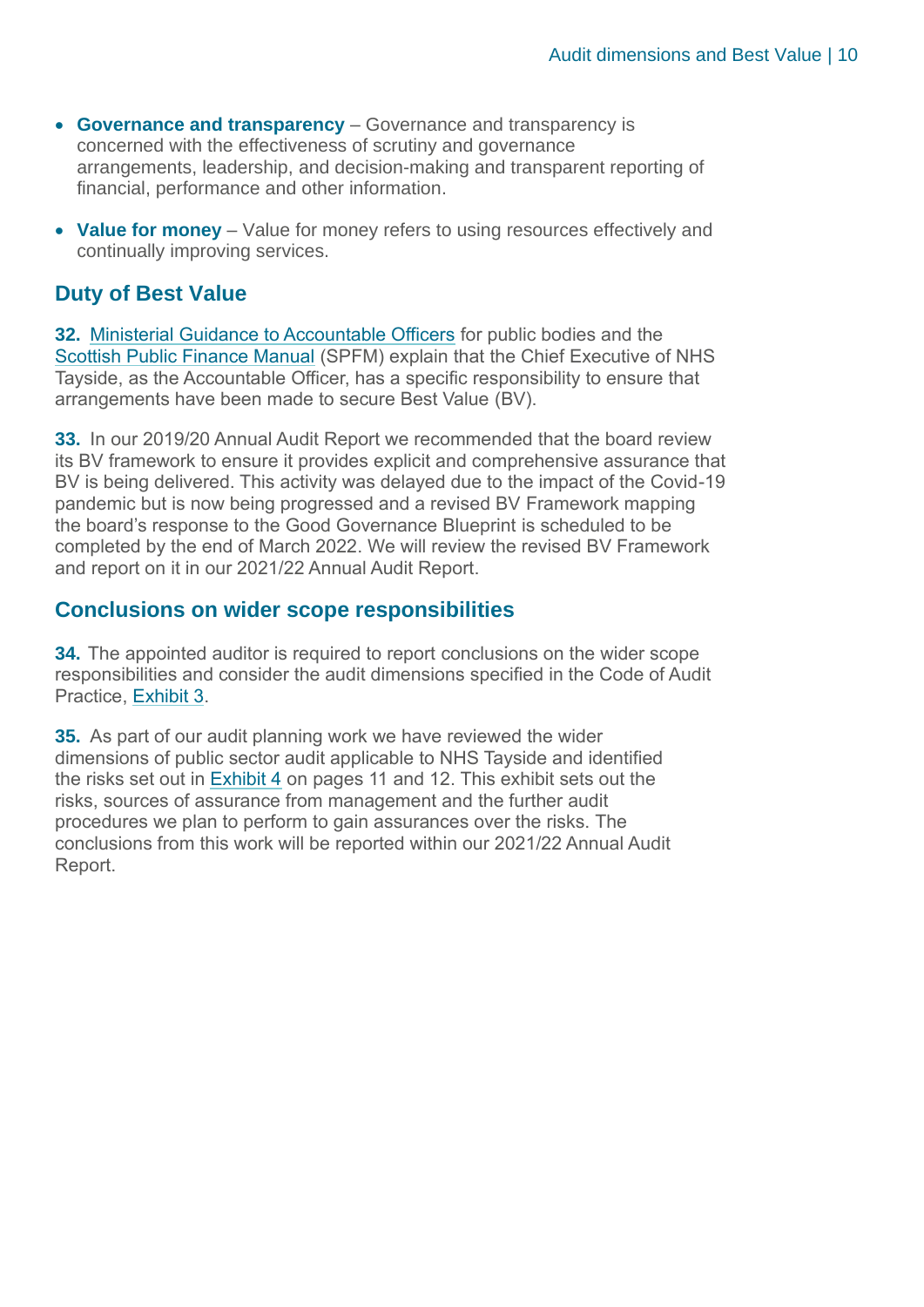<span id="page-10-0"></span>

| <b>Exhibit 4</b><br>Audit dimension risks for the 2021/22 audit |                                                                                                                                                                                                                                                                                                                                                                                                                                                                                                                                                                                                                                                                                                                             |                                                                                                                                                                                                                                                                                                                                                                                                                                                                                              |                                                                                                                                                                                   |
|-----------------------------------------------------------------|-----------------------------------------------------------------------------------------------------------------------------------------------------------------------------------------------------------------------------------------------------------------------------------------------------------------------------------------------------------------------------------------------------------------------------------------------------------------------------------------------------------------------------------------------------------------------------------------------------------------------------------------------------------------------------------------------------------------------------|----------------------------------------------------------------------------------------------------------------------------------------------------------------------------------------------------------------------------------------------------------------------------------------------------------------------------------------------------------------------------------------------------------------------------------------------------------------------------------------------|-----------------------------------------------------------------------------------------------------------------------------------------------------------------------------------|
|                                                                 | <b>Description of risk</b>                                                                                                                                                                                                                                                                                                                                                                                                                                                                                                                                                                                                                                                                                                  | <b>Sources of assurance</b>                                                                                                                                                                                                                                                                                                                                                                                                                                                                  | <b>Planned audit response</b>                                                                                                                                                     |
|                                                                 | 1. Covid-19 recovery and<br>transformation<br>NHS Tayside continues to<br>deal with the operational<br>and financial impact of the<br>Covid-19 pandemic. There<br>remain major challenges for<br>the board across a range of<br>areas, including:<br>• financial sustainability of<br>services<br>• capacity to deliver<br>services and manage<br>patient backlog,<br>compounded by higher than<br>normal levels of staff<br>absence<br>• staff care and wellbeing<br>concerns<br>• recruitment and retention<br>issues in certain<br>specialisms.<br>To deliver the board's<br>longer-term recovery plans<br>there will be a requirement<br>to transform services and<br>deliver them more<br>efficiently and effectively. | • The 2021/22 forecast<br>outturn is break-even with<br>the balance of outstanding<br>brokerage repaid.<br>• The 2022/23 one-year<br>financial plan is another<br>year of transition for the<br>NHS, recognising the<br>impact of Covid-19.<br>• Recurring impact of<br>Covid-19 and<br>remobilisation identified<br>and reported to SG<br>• The Board will revert to a<br>three-year planning cycle,<br>aligned to workforce and<br>performance plans, due to<br>be submitted in July 2022. | • Review the impact of the<br>pandemic on NHS Tayside's<br>performance and finances and the<br>response of the board.<br>• Monitor the delivery of the board's<br>recovery plans. |
|                                                                 | Key to this will be ensuring<br>clear links between the<br>recovery plans and the<br>board's financial planning,<br>overarching clinical<br>strategy, workforce                                                                                                                                                                                                                                                                                                                                                                                                                                                                                                                                                             |                                                                                                                                                                                                                                                                                                                                                                                                                                                                                              |                                                                                                                                                                                   |

planning, asset

strategy.

management and the digital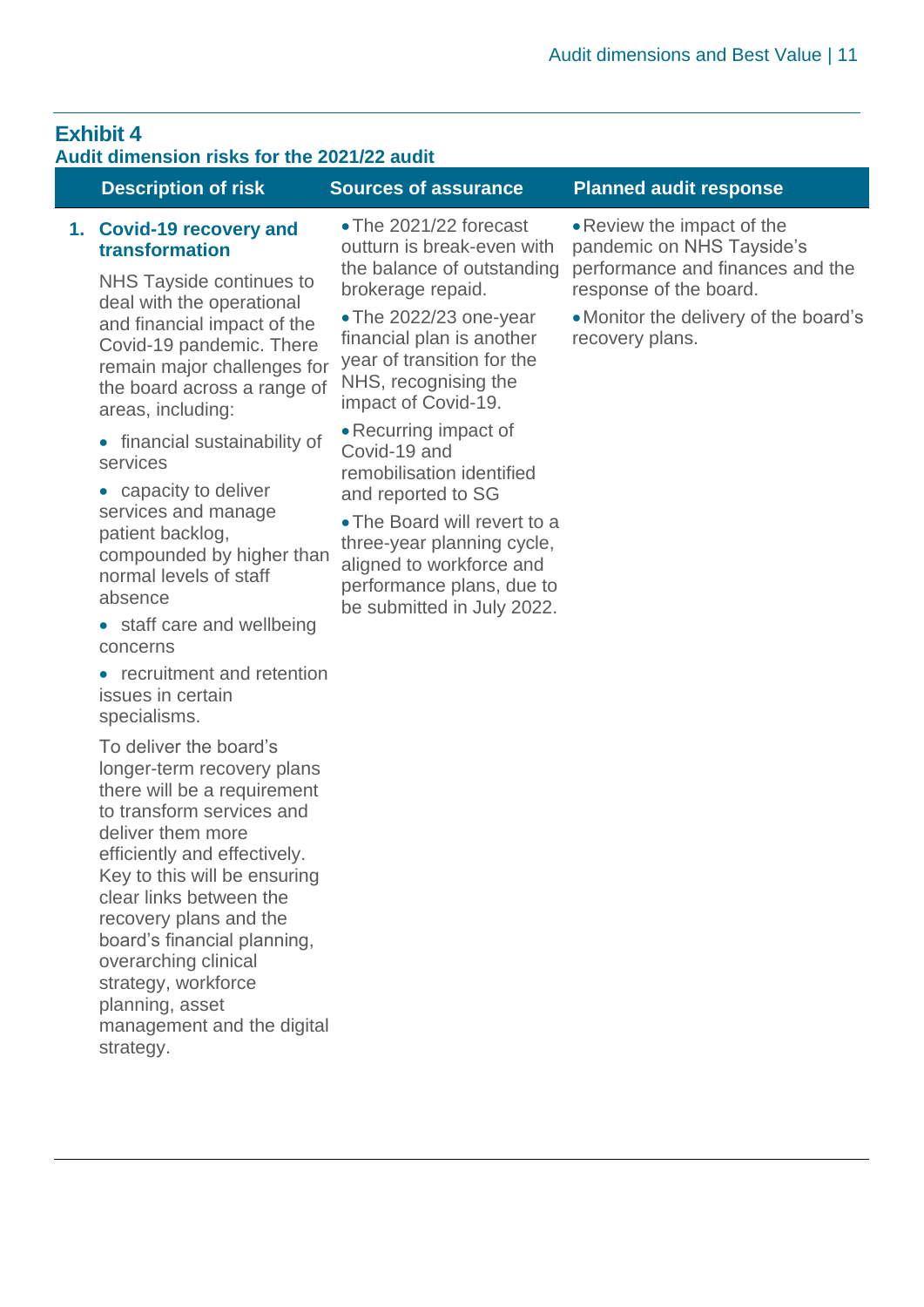#### **2. Mental health services**

In July 2021, Dr. Strang reported on the progress of the improvements made in mental health services in Tayside in response to report published in February 2020. This followup review identified areas of positive changes however, it also stated that there had been missed opportunities for listening to people and engaging with partners in order to build trust. We reported in 2020/21 that the board was considering its response to the progress report.

The Director of Mental Health post has been vacant since March 2021, with the Director of Nursing providing the directorate leadership for this area on an interim basis to strengthen and support the leadership team.

There is a risk that the board, and its partners, fail to deliver the required improvements to mental health services across Tayside.

•The Oversight & Assurance Group has been established, the role is to provide challenge and support to the Tayside Executive Partners (TEP).

•Initial focus is to seek an update on progress of the implementation of the 51 Strang recommendations. A collective progress review has been submitted to the Group.

• Monitor and report on progress in delivering improvements in mental health services.

Source: Audit Scotland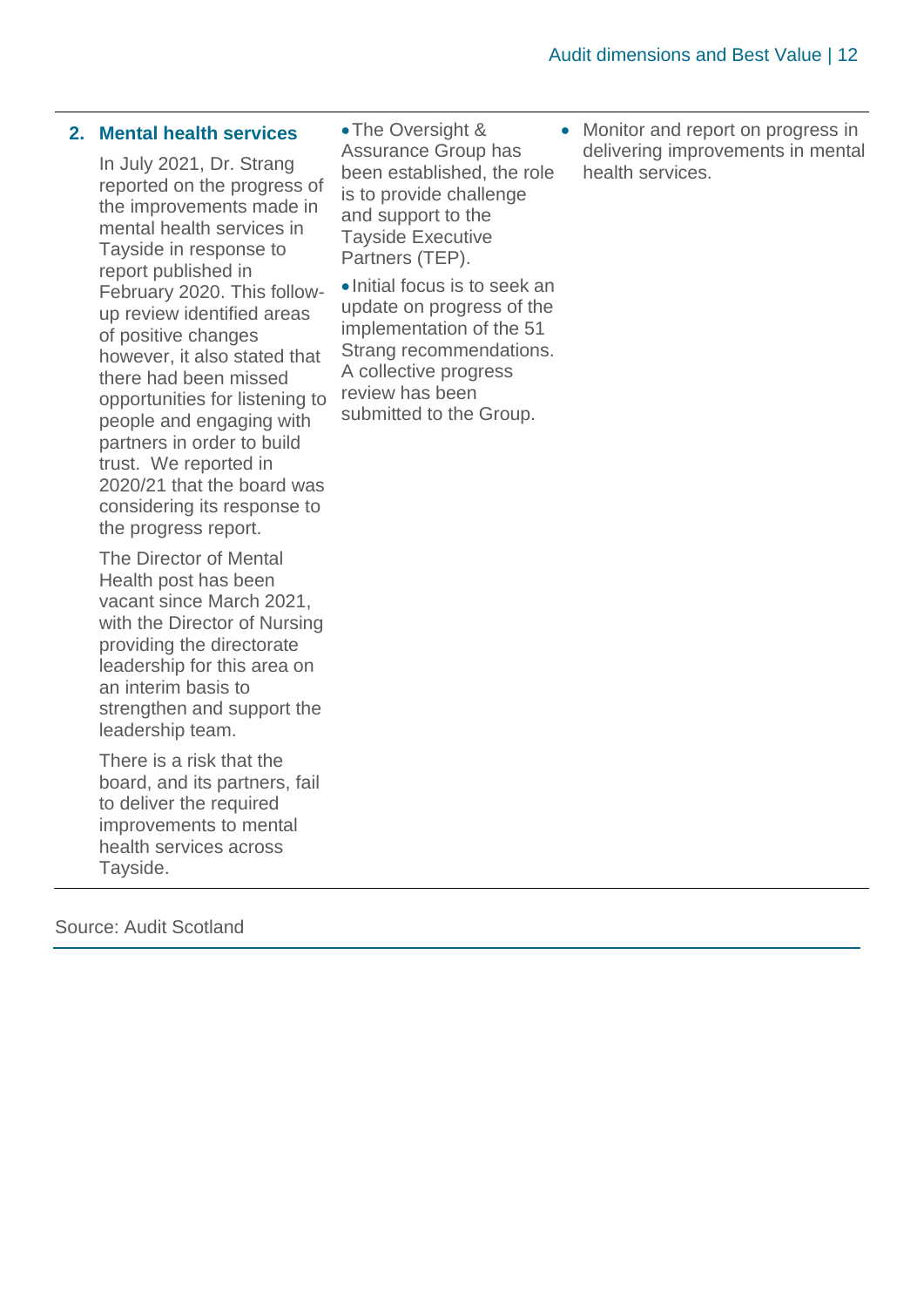# <span id="page-12-0"></span>**Reporting arrangements, timetable, and audit fee**

### **Reporting arrangements**

**36.** This Annual Audit Plan, the outputs set out in [Exhibit 5,](#page-12-1) and any other outputs on matters of public interest will be published on Audit Scotland's website: [www.audit-scotland.gov.uk.](http://www.audit-scotland.gov.uk./)

**37.** Matters arising from our audit will be reported on a timely basis and will include agreed action plans. Draft reports will be issued to the relevant officers to confirm factual accuracy, prior to the issue and publication of final reports.

**38.** We will provide an independent auditor's report (i.e. audit certificate) to Tayside Health Board, the Auditor General for Scotland and the Scottish Parliament setting out our opinions on the annual report and accounts. We will also provide NHS Tayside and the Auditor General for Scotland with an annual report on the audit containing observations, conclusions and recommendations on significant matters which have arisen during the audit.

**39.** [Exhibit 5](#page-12-1) outlines the target dates for our audit outputs. 2021/22 remains a transitional year, and there is a risk that pre-Covid audit timetables may not be achieved. However, our intention is for the 2021/22 NHS Tayside audit work to be completed in time to enable certification of the annual report and accounts by the 30 June 2022.

### <span id="page-12-1"></span>**Exhibit 5 2021/22 Audit outputs**

| <b>Audit Output</b>                 | <b>Target date</b> | <b>Audit and Risk Committee Date</b> |
|-------------------------------------|--------------------|--------------------------------------|
| Interim Management Report           | 30 April 2022      | 19 May 2022                          |
| <b>Independent Auditor's Report</b> | 16 June 2022       | 23 June 2022                         |
| <b>Annual Audit Report</b>          | 30 June 2022       | 30 June 2022 (Board meeting date)    |
| Source: Audit Scotland              |                    |                                      |

# **Timetable**

**40.** To support an efficient audit, it is critical that a timetable is agreed with management for the production and audit of the annual report and accounts. The agreed timetable for the 2021/22 annual report and accounts is shown in [Exhibit 6.](#page-13-0)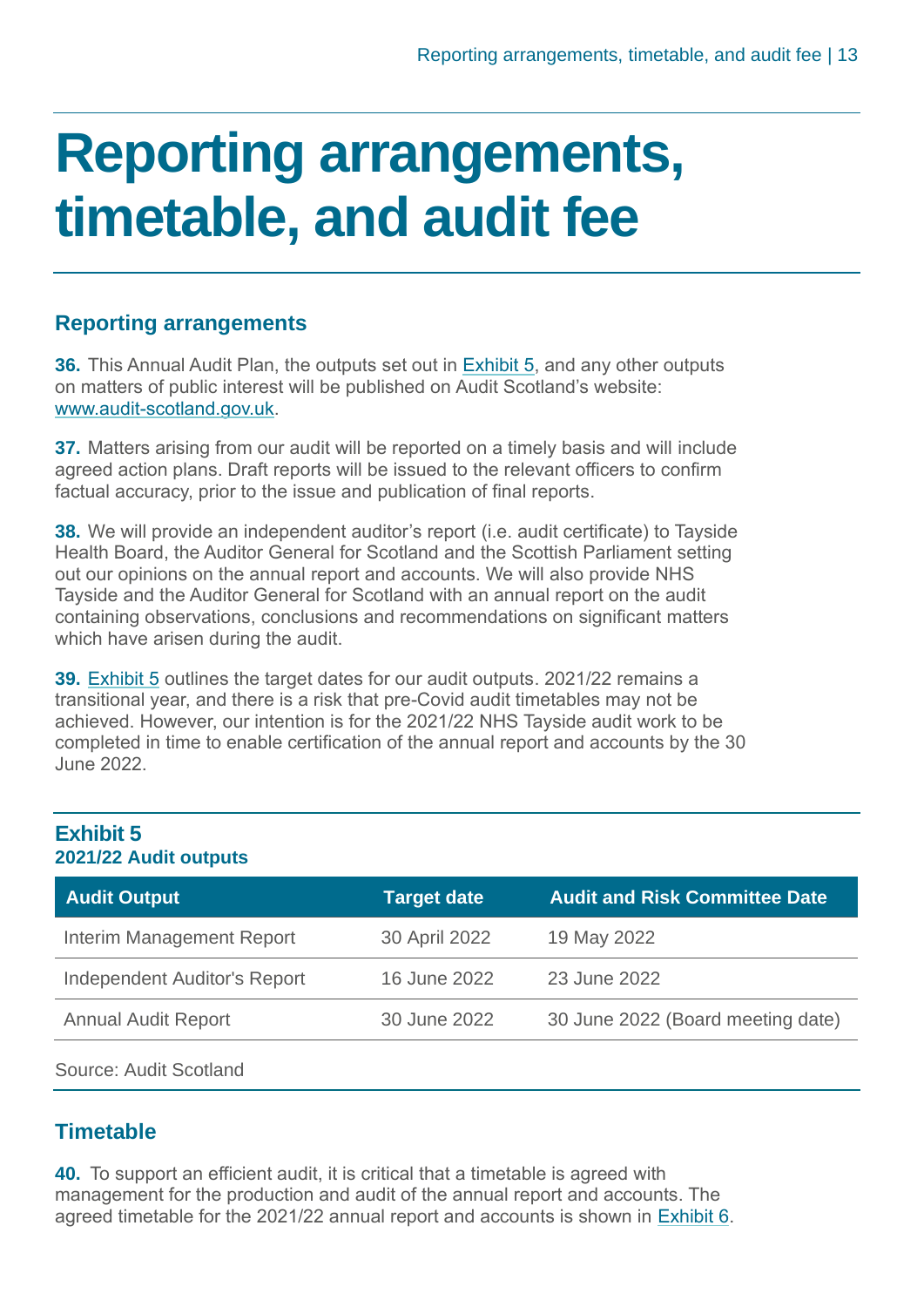### <span id="page-13-0"></span>**Exhibit 6**

#### **Proposed annual report and accounts timetable**

| <b>Key stage</b>                                                                                                                                              | <b>Provisional Date</b> |
|---------------------------------------------------------------------------------------------------------------------------------------------------------------|-------------------------|
| Latest submission date of unaudited annual report and accounts<br>(Board only) with complete working papers package                                           | 5 May 2022              |
| Latest date of consolidated (Board and Group) unaudited annual<br>report and accounts                                                                         | 20 May 2022             |
| Latest date for final clearance meeting with Director of Finance and<br><b>Chief Executive</b>                                                                | 13 June 2022            |
| Agreement of audited annual report and accounts for consideration<br>by the audit and risk committee                                                          | 16 June 2022            |
| Issue of Proposed Annual Audit Report to those charged with<br>governance (including Letter of Representation and proposed<br>independent auditor's report) * | 16 June 2022            |
| Audit and Risk Committee meeting to consider Proposed Annual<br>Audit Report and audited annual report and accounts                                           | 23 June 2022            |
| Agreement of final changes to audited annual report and accounts for<br>the consideration by Board                                                            | 27 June 2022            |
| Board meeting to approve and sign audited annual report and<br>accounts                                                                                       | 30 June 2022            |
| Independent auditor's report certified by appointed auditor                                                                                                   | 30 June 2022            |
| * The finalised Annual Audit Report will be issued after the audited 2021/22 Annual<br>Report and Accounts are certified.                                     |                         |

Source: Audit Scotland

### **Audit fee**

**41.** The agreed audit fee for the 2021/22 audit of NHS Tayside is £197,064 (£201,228 in 2020/21), a reduction of 2.1 per cent. In determining the fee we have taken account of the risk exposure of NHS Tayside, the planned management assurances in place and the level of reliance we plan to take from the work of internal audit.

**42.** Our audit approach assumes receipt of the unaudited annual report and accounts, with a complete working papers package, by 5 May 2022. Where our audit cannot proceed as planned through, for example, late receipt of unaudited annual accounts, a supplementary fee may be levied. An additional fee may also be required in relation to any work or other significant exercises out with our planned audit activity.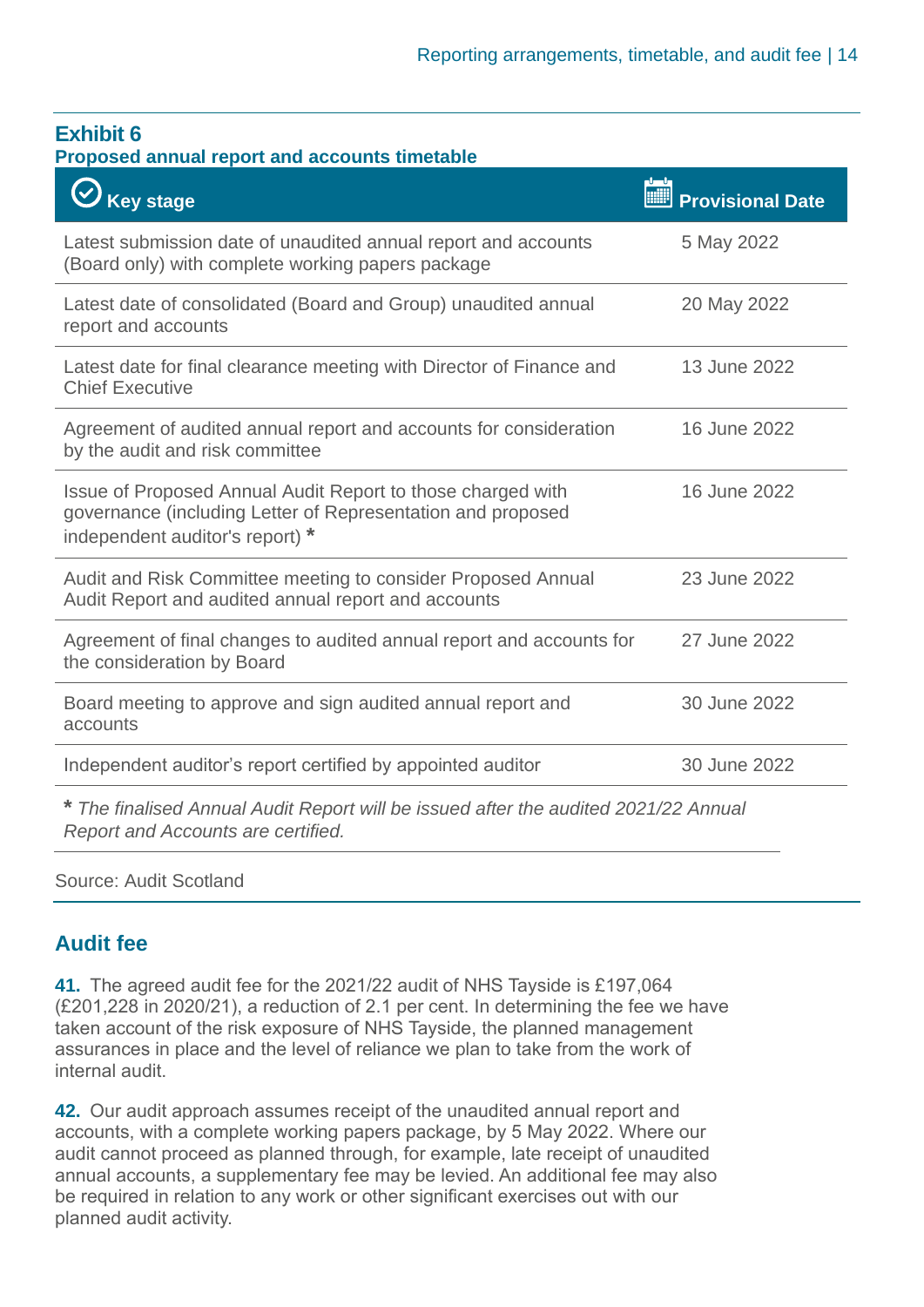# <span id="page-14-0"></span>**Other matters**

# **Internal audit**

**43.** International standards on Auditing (UK) 610: *Considering the work of internal audit r*equires us to:

- consider the activities of internal audit and their effect on external audit procedures
- obtain an understanding of internal audit activities to inform our planning and develop an effective audit approach that avoids duplication of effort
- perform a preliminary assessment of the internal audit function when there is scope for relying on internal audit work which is relevant to our financial statements' responsibilities; and
- evaluate and test the work of internal audit, where use is made of that work for our financial statements responsibilities to confirm its adequacy for our purposes.

**44.** The internal audit function at NHS Tayside is provided by FTF Audit and Management Services (FTF). Our assessment of the internal audit function concluded that it has sound documentation standards and reporting procedures in place and complies with the main requirements of the Public Sector Internal Audit Standards (PSIAS).

**45.** We will not be placing formal reliance on FTF work to support our financial statements audit opinion this year. However, we do plan to use the work of internal audit where relevant in respect of our wider dimension audit responsibilities.

### **Independence and objectivity**

**46.** Auditors appointed by the Auditor General for Scotland or Accounts Commission must comply with the [Code of Audit Practice](https://www.audit-scotland.gov.uk/uploads/docs/report/2016/code_audit_practice_16_0.pdf) and relevant supporting guidance. When auditing the financial statements, auditors must also comply with professional standards issued by the Financial Reporting Council and those of the professional accountancy bodies. These standards impose stringent rules to ensure the independence and objectivity of auditors. Audit Scotland has robust arrangements in place to ensure compliance with these standards including an annual *'fit and proper*' declaration for all members of staff. The arrangements are overseen by the Director of Audit Services, who serves as Audit Scotland's Ethics **Partner** 

**47.** The appointed auditor for the audit of NHS Tayside is Fiona Mitchell-Knight, Audit Director. Auditing and ethical standards require the appointed auditor to communicate any relationships that may affect the independence and objectivity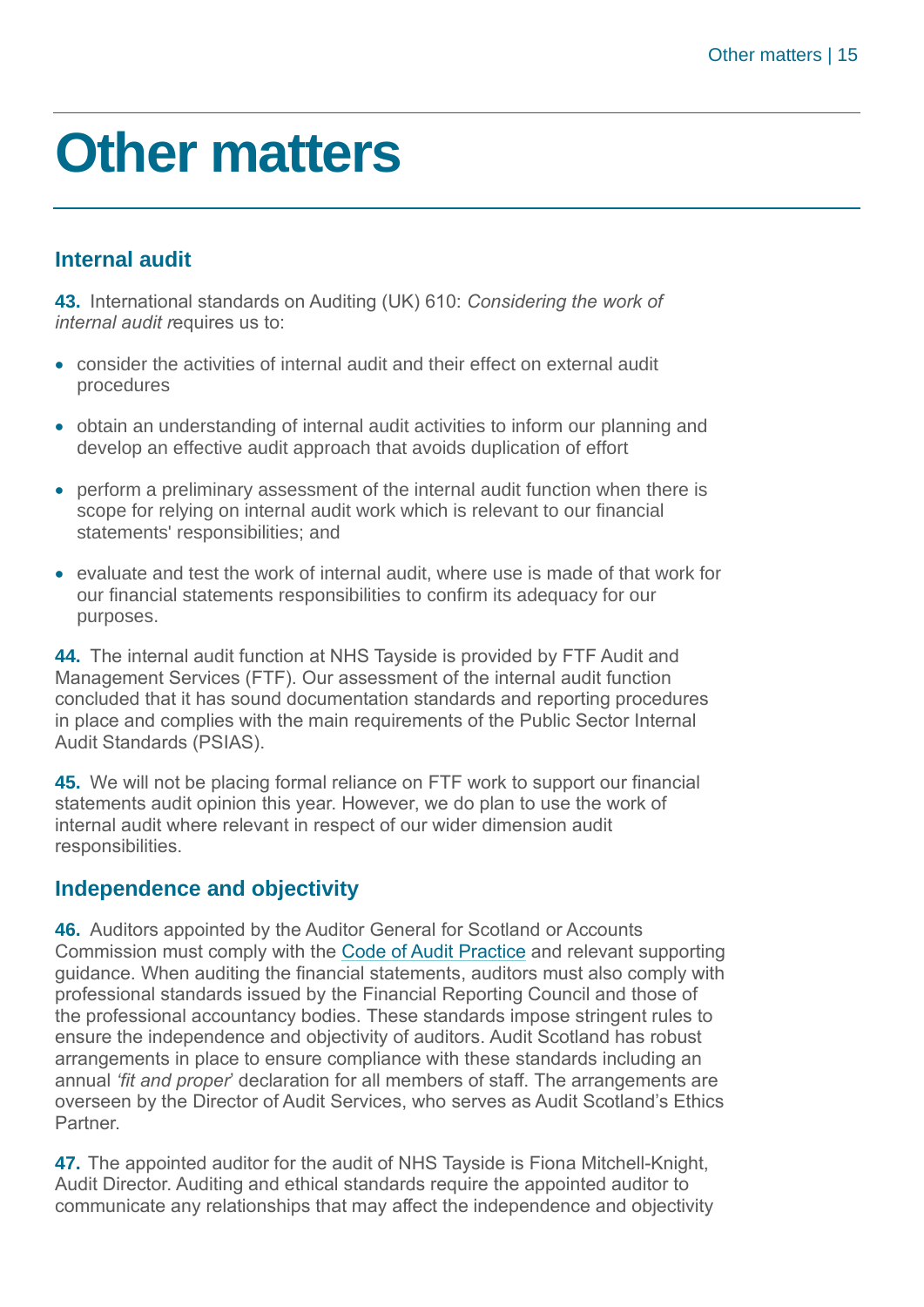of audit staff. We are not aware of any such relationships pertaining to the audit of NHS Tayside.

# **Quality control**

**48.** International Standard on Quality Control (UK) 1 (ISQC1) requires a system of quality control to be established, as part of financial audit procedures, to provide reasonable assurance that professional standards and regulatory and legal requirements are being complied with and that the independent auditor's report or opinion is appropriate in the circumstances.

**49.** The foundation of our quality framework is our Audit Guide, which incorporates the application of professional auditing, quality and ethical standards and the Code of Audit Practice (and supporting guidance) issued by Audit Scotland and approved by the Auditor General for Scotland. To ensure that we achieve the required quality standards, Audit Scotland conducts peer reviews and internal quality reviews. Additionally, the Institute of Chartered Accountants of Scotland (ICAS) have been commissioned to carry out external quality reviews.

**50.** As part of our commitment to quality and continuous improvement, Audit Scotland will periodically seek your views on the quality of our service provision. We welcome feedback at any time, and this may be directed to the appointed auditor.